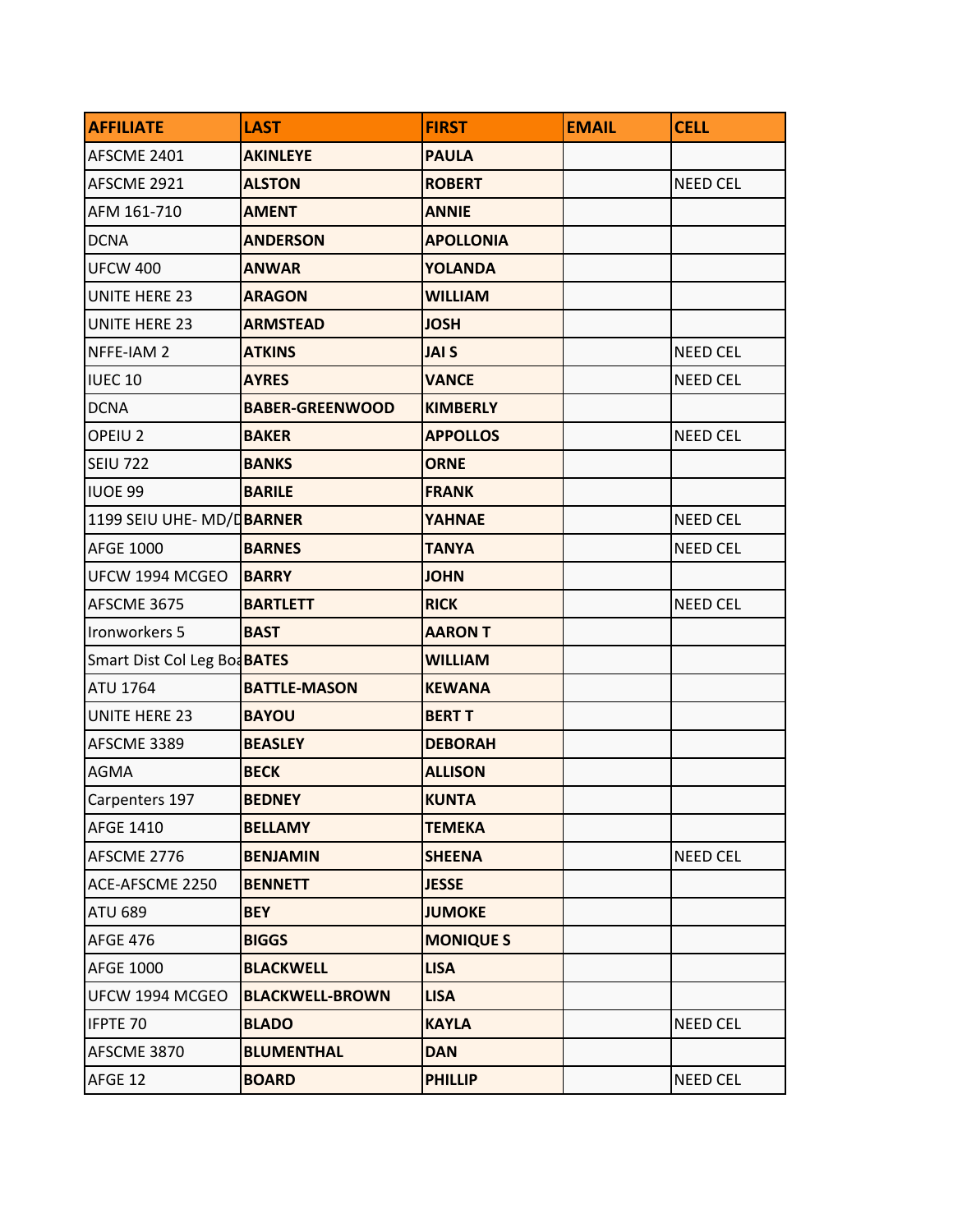| <b>UNITE HERE 25</b>           | <b>BOATWRIGHT</b>              | <b>MABLE</b>       | <b>NEED CEL</b> |
|--------------------------------|--------------------------------|--------------------|-----------------|
| Teamsters 639                  | <b>BOLLINO</b>                 | <b>CHUCK</b>       |                 |
| <b>ATU 689</b>                 | <b>BOWEN JR</b>                | <b>GREG</b>        |                 |
| Teamsters 96                   | <b>BOWERS</b>                  | <b>JAUNTAUM</b>    |                 |
| <b>NALC 3825</b>               | <b>BRANSON</b>                 | <b>ALTON</b>       | <b>NEED CEL</b> |
| OPEIU <sub>2</sub>             | <b>BRIDGES</b>                 | <b>LINDA</b>       |                 |
| APWU, Nation's Capit BRISCOE   |                                | <b>DENA M</b>      |                 |
| <b>AFGE 3615</b>               | <b>BROCK</b>                   | <b>PATREESE</b>    | <b>NEED CEL</b> |
| CLUW, Metro DC Cha BROCKINGTON |                                | <b>DONNA</b>       |                 |
| AFSCME 1297                    | <b>BROOKS</b>                  | <b>MARY</b>        | <b>NEED CEL</b> |
| <b>IBEW 26</b>                 | <b>BROOKS</b>                  | <b>CHRISTOPHER</b> |                 |
| Teamsters 730                  | <b>BROOKS</b>                  | <b>RITCHIE</b>     |                 |
| Teamsters 922                  | <b>BROOKS</b>                  | <b>JONATHAN</b>    | <b>NEED CEL</b> |
| <b>AFGE 2725</b>               | <b>BROOMFIELD</b>              | <b>DOREEN</b>      |                 |
| 1199 SEIU UHE-MD/DBROWN        |                                | <b>LISA</b>        | <b>NEED CEL</b> |
| APWU, Nation's Capit BROWN     |                                | <b>ARRION</b>      |                 |
| <b>CWA 2108</b>                | <b>BROWN</b>                   | <b>JOHNNY</b>      | <b>NEED CEL</b> |
| Teamsters 922                  | <b>BROWN</b>                   | <b>TIMOTHY T</b>   | <b>NEED CEL</b> |
| Workers United Mid-ABROWN      |                                | <b>ANTOINETTE</b>  | <b>NEED CEL</b> |
| Carpenters 197                 | <b>BRUMBAUGH</b>               | <b>SCOTT</b>       |                 |
| AFSCME 2940                    | <b>BRUNSON</b>                 | <b>STEVEN</b>      | <b>NEED CEL</b> |
| AFGE 32                        | <b>BRYANT-CUNNINGHAM MARLO</b> |                    |                 |
| Bricklayers Local 1 MUBUCKNER  |                                | <b>TODD</b>        |                 |
| <b>AFGE District 14</b>        | <b>BUNN</b>                    | <b>ERIC</b>        | <b>NEED CEL</b> |
| AFSCME 2981                    | <b>BURCH</b>                   | <b>SARAH</b>       | <b>NEED CEL</b> |
| <b>UNITE HERE 23</b>           | <b>BURKET</b>                  | <b>ALLISON</b>     |                 |
| <b>DCNA</b>                    | <b>BURNS</b>                   | <b>ROBIN</b>       |                 |
| AFSCME 241                     | <b>BURROUGHS</b>               | <b>DORIS</b>       | NEED CEL        |
| Laborers 11                    | <b>CARBALLO</b>                | <b>HUGO</b>        | NEED CEL        |
| AFSCME 2091                    | <b>CAREY</b>                   | <b>BARRY</b>       | NEED CEL        |
| <b>CWA 2108</b>                | <b>CARPENTER</b>               | <b>LATASHA</b>     | NEED CEL        |
| OPCMIA 891                     | <b>CARSON</b>                  | <b>CARLE</b>       |                 |
| <b>AFGE 476</b>                | <b>CARTER</b>                  | <b>CYNTHIA</b>     |                 |
| AFSCME 3870                    | <b>CARTER</b>                  | <b>SHERRIE</b>     | NEED CEL        |
| WTU 6                          | <b>CATAPANO</b>                | <b>JARED</b>       |                 |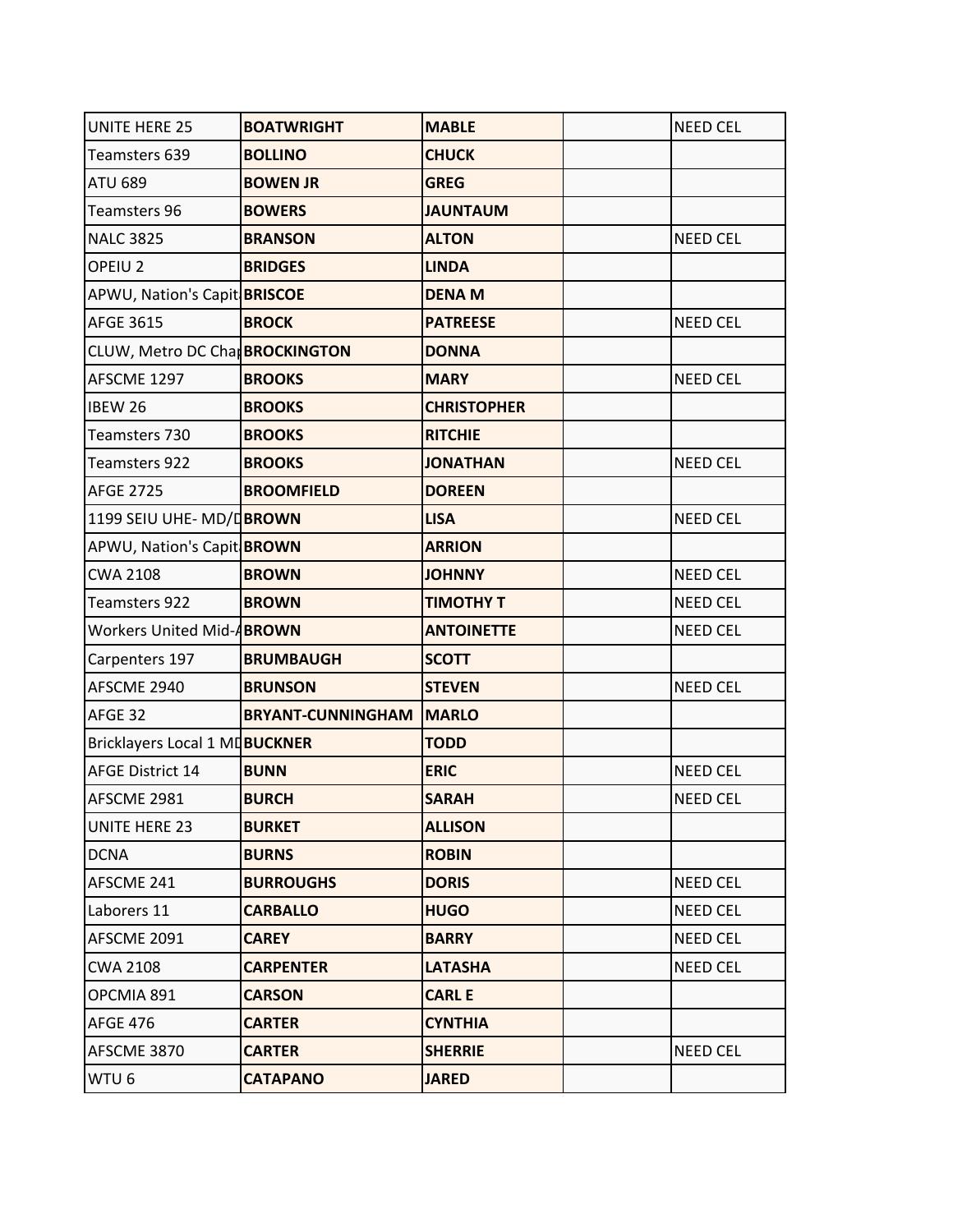| <b>AFGE 383</b>                     | <b>CAUGHMAN</b>  | <b>GREG</b>      |                   |                 |
|-------------------------------------|------------------|------------------|-------------------|-----------------|
| SEIU Maryland/DC StaCAVANAGH        |                  | <b>TERRY</b>     |                   |                 |
| <b>ATU 1764</b>                     | <b>CHASE</b>     | <b>WILLIAM</b>   | <b>NEED EMAIL</b> |                 |
| <b>ATU 689</b>                      | <b>CHASE</b>     | <b>JENNIFER</b>  |                   |                 |
| <b>IATSE 22</b>                     | <b>CHAVKA</b>    | <b>RYAN</b>      |                   | <b>NEED CEL</b> |
| AFSCME 3644                         | <b>CHENOWITH</b> | <b>THERESA</b>   |                   |                 |
| AFSCME NUHHCE 119 CHILDRESS         |                  | <b>SIRENA</b>    |                   |                 |
| AFSA/CSO 4                          | <b>CHILDS</b>    | <b>BARBARA</b>   |                   | <b>NEED CEL</b> |
| IAFF <sub>36</sub>                  | <b>CHISHOLM</b>  | <b>JOSEPH</b>    |                   |                 |
| Teamsters 730                       | <b>CHISMAR</b>   | <b>SCOTT</b>     |                   |                 |
| IATSE 868                           | <b>CHURCHILL</b> | <b>BARBARAH</b>  |                   |                 |
| <b>IAM 1486</b>                     | <b>CICALA</b>    | <b>JOSEPH K</b>  |                   | <b>NEED CEL</b> |
| AFSCME 2477                         | <b>CLARK</b>     | <b>DARRYL</b>    |                   | <b>NEED CEL</b> |
| <b>IBEW 26</b>                      | <b>CLARK</b>     | <b>TOM</b>       |                   |                 |
| <b>NALC 3825</b>                    | <b>CLARK</b>     | <b>CHUCK</b>     |                   |                 |
| Teamsters 639                       | <b>CLARK</b>     | <b>SCOTT</b>     |                   |                 |
| <b>IATSE 22</b>                     | <b>CLAY</b>      | <b>I CHUCK</b>   |                   |                 |
| Ironworkers 5                       | <b>CLELAND</b>   | <b>RAYMOND</b>   |                   |                 |
| <b>IUOE 99</b>                      | <b>CLIFFORD</b>  | <b>EAMON</b>     |                   |                 |
| AFSCME 2830                         | <b>COLEMAN</b>   | <b>ANDREA</b>    |                   |                 |
| AFSCME 1200                         | <b>COLEY</b>     | <b>MICHAEL</b>   |                   | <b>NEED CEL</b> |
| <b>NNU</b>                          | <b>COLLINS</b>   | <b>RITA</b>      |                   |                 |
| SEIU 400 PG                         | <b>COLLINS</b>   | <b>CYNTHIA L</b> |                   |                 |
| ACE-AFSCME 2250                     | <b>COLTER</b>    | <b>MARIAN</b>    |                   |                 |
| UFCW 1994 MCGEO                     | <b>CONLON</b>    | <b>RYANT</b>     |                   |                 |
| SEIU 32BJ                           | <b>CONTRERAS</b> | <b>JAIME</b>     |                   |                 |
| APWU 3630, MontgorCORLEY            |                  | <b>NANETTE J</b> |                   | <b>NEED CEL</b> |
| <b>Baltimore-DC Metro BCOURTIEN</b> |                  | <b>STEPHEN W</b> |                   |                 |
| SMART-TD 1470                       | <b>CRAWFORD</b>  | <b>KENZELL</b>   |                   |                 |
| Insulators 24                       | <b>CRESSOTTI</b> | <b>LINO</b>      |                   | <b>NEED CEL</b> |
| AFSCME 3548                         | <b>CRICHTON</b>  | <b>MATHEW</b>    |                   | <b>NEED CEL</b> |
| WTU <sub>6</sub>                    | <b>CUADRO</b>    | <b>SAMUEL</b>    |                   | <b>NEED CEL</b> |
| UFCW 1994 MCGEO                     | <b>CUFFIE</b>    | <b>YVETTE</b>    |                   |                 |
| AFSCME 1418                         | <b>CUMMINGS</b>  | <b>JONAH</b>     |                   |                 |
| Road Sprinkler Fitters CUNNINGHAM   |                  | <b>KEITH B</b>   |                   | <b>NEED CEL</b> |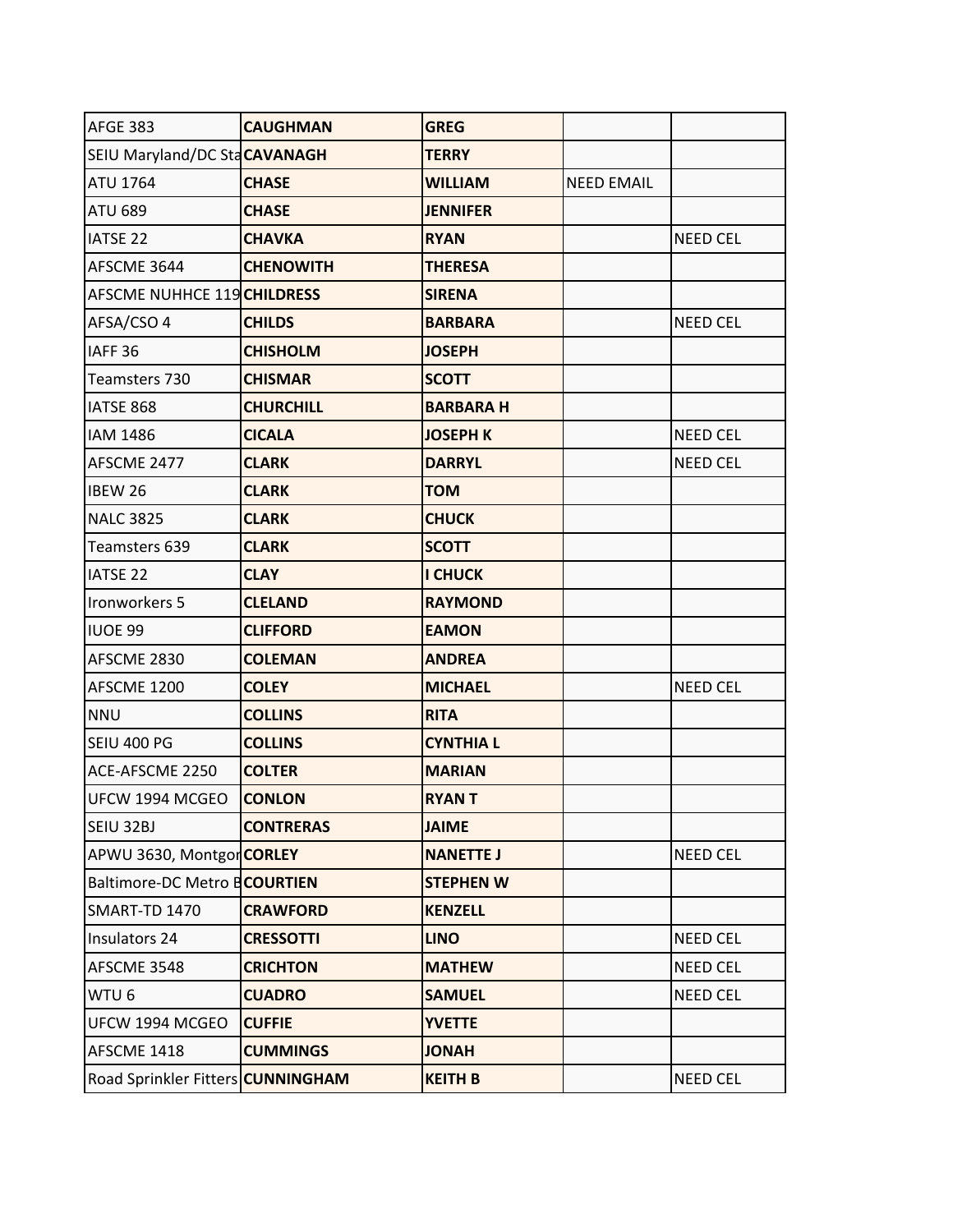| ACE-AFSCME 2250                   | <b>DANDRIDGE</b>  | <b>MONIQUE</b>     |                   |                 |
|-----------------------------------|-------------------|--------------------|-------------------|-----------------|
| <b>CWA 2336</b>                   | <b>DANIELS</b>    | <b>RAYMOND</b>     |                   | <b>NEED CEL</b> |
| AFSCME 2743                       | <b>DANTZLER</b>   | <b>FELICIA</b>     |                   |                 |
| <b>AFGE 2782</b>                  | <b>DAVIS</b>      | <b>RUSS</b>        |                   | <b>NEED CEL</b> |
| SEIU 32BJ                         | <b>DAVIS</b>      | <b>LOUIS A</b>     |                   |                 |
| <b>SEIU 722</b>                   | <b>DAVIS</b>      | <b>DEBRA</b>       |                   |                 |
| Teamsters 639                     | <b>DAVIS</b>      | <b>WILLIAM</b>     |                   |                 |
| Teamsters 639                     | <b>DAVIS</b>      | <b>ROLAND</b>      |                   |                 |
| WTU <sub>6</sub>                  | <b>DAVIS</b>      | <b>ELIZABETH</b>   |                   |                 |
| AFSCME 3870                       | <b>DEBREW</b>     | <b>LA'SHONDA L</b> |                   |                 |
| Laborers 11                       | <b>DESMOND</b>    | <b>DENNIS</b>      |                   |                 |
| AFSCME 3925                       | <b>DIA</b>        | <b>LATAWNYA</b>    |                   | <b>NEED CEL</b> |
| SEIU 32BJ                         | <b>DIAZ</b>       | <b>DIMAS</b>       |                   | <b>NEED CEL</b> |
| <b>AFGE 3331</b>                  | <b>DOUGLAS</b>    | <b>ARELIA</b>      |                   | <b>NEED CEL</b> |
| <b>ATU 1764</b>                   | <b>DUFFY</b>      | <b>AARON</b>       |                   | <b>NEED CEL</b> |
| Newspaper Guild 320 EHRMANN       |                   | <b>RICK</b>        |                   |                 |
| AFSCME 2087                       | <b>ELLIS</b>      | <b>ALFREDA</b>     |                   | <b>NEED CEL</b> |
| <b>AFGE 1410</b>                  | <b>ELLISON</b>    | <b>FELICIA</b>     |                   |                 |
| AFSCME 2091                       | <b>EPPS</b>       | <b>SHAWN</b>       |                   | <b>NEED CEL</b> |
| <b>UNITE HERE 25</b>              | <b>EPPS</b>       | <b>SAMUEL A</b>    |                   |                 |
| Carpenters 197                    | <b>ESPARZA</b>    | <b>FRANCISCO</b>   |                   | <b>NEED CEL</b> |
| OPEIU 277                         | <b>FARENTHOLD</b> | <b>GEORGE E</b>    |                   |                 |
| <b>UFCW 400</b>                   | <b>FEDERICI</b>   | <b>MARK</b>        |                   |                 |
| OPEIU <sub>2</sub>                | <b>FELTHAM</b>    | <b>ALEXANDER</b>   |                   |                 |
| <b>SEIU 722</b>                   | <b>FIELDS</b>     | <b>DANIEL</b>      |                   |                 |
| ARA MD-DC Chapter <b>FLASHMAN</b> |                   | <b>SUSAN C</b>     |                   |                 |
| AFSCME NUHHCE 119 FLETCHER        |                   | <b>OCTAVIA</b>     |                   |                 |
| NUHHCE/AFSCME 209FLETCHER         |                   | <b>OCTAVIA</b>     |                   |                 |
| SEIU 32BJ                         | <b>FLORES</b>     | <b>XIOMARA</b>     |                   |                 |
| <b>UFCW 400</b>                   | <b>FLOYD</b>      | <b>LINNETTE</b>    |                   | NEED CEL        |
| AFSCME 1453                       | <b>FOREMAN</b>    | <b>RAYMOND</b>     | <b>NEED EMAIL</b> | <b>NEED CEL</b> |
| <b>UFCW 400</b>                   | <b>FORESTER</b>   | <b>DYANAN</b>      |                   | <b>NEED CEL</b> |
| <b>NNU</b>                        | <b>FRUM</b>       | <b>STEPHEN</b>     |                   |                 |
| WTU 6                             | <b>FUCHS</b>      | <b>LAURA</b>       |                   |                 |
| <b>ATU 689</b>                    | <b>GAINES</b>     | <b>JOHN C</b>      |                   |                 |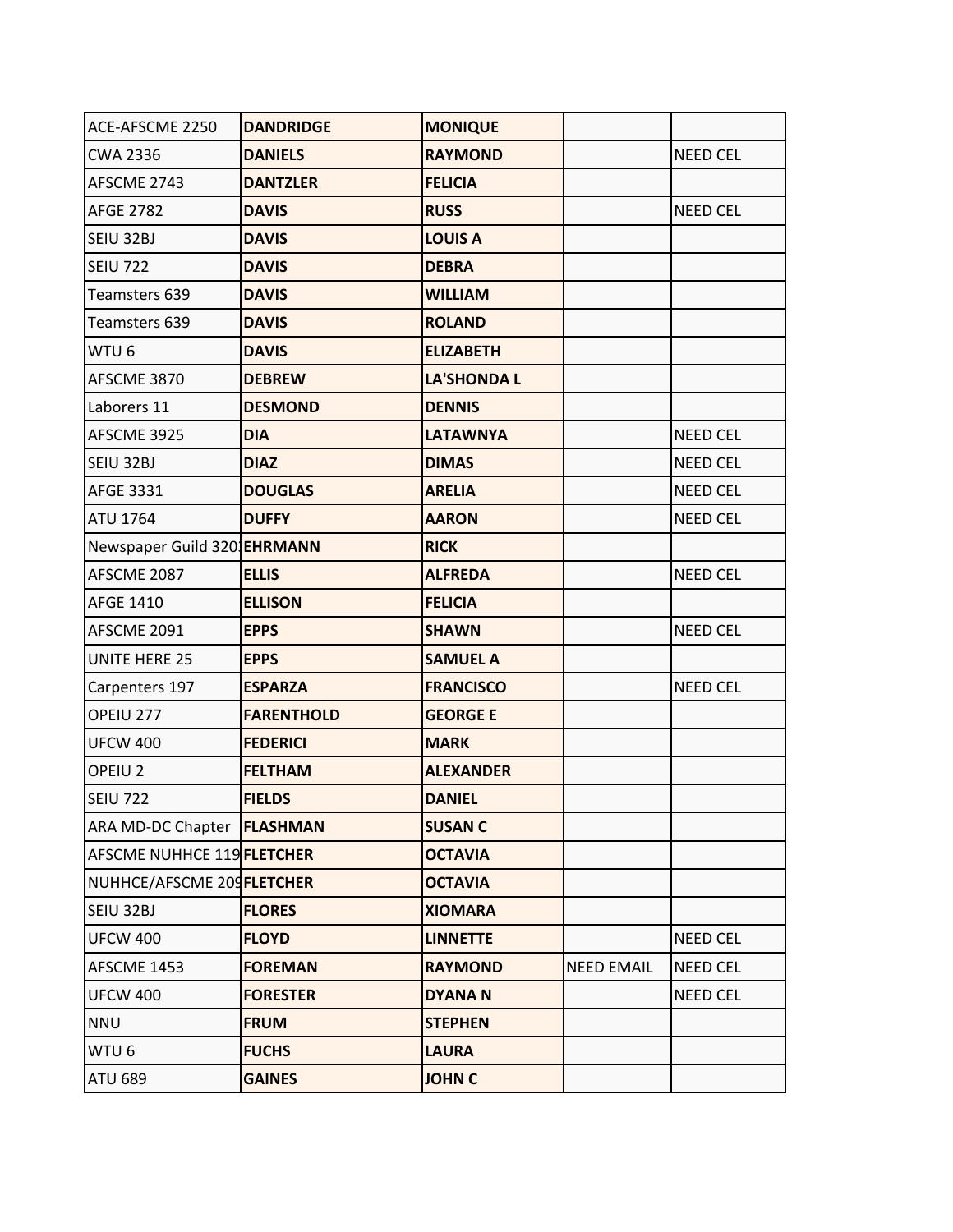| IBEW 26                             | <b>GAINES</b>         | <b>RILEY</b>           |                   |                 |
|-------------------------------------|-----------------------|------------------------|-------------------|-----------------|
| AFGE 12                             | <b>GAMBLE</b>         | <b>LARHONDA</b>        |                   |                 |
| Teamsters 922                       | <b>GARDNER</b>        | <b>RUDOLPH</b>         |                   |                 |
| <b>CWA 2336</b>                     | <b>GARNER</b>         | <b>TERRY</b>           |                   |                 |
| Bricklayers Local 1 MDGARVIN        |                       | <b>SCOTT</b>           |                   |                 |
| AFSCME 1808                         | <b>GENIA</b>          | <b>ALEXANDRA ALLIE</b> |                   |                 |
| AFSCME 3399                         | <b>GEORGE</b>         | <b>VENITA</b>          | <b>NEED EMAIL</b> | <b>NEED CEL</b> |
| <b>AFGE 1456</b>                    | <b>GIANNAKOPOULOS</b> | <b>NICHOLAS</b>        |                   |                 |
| Teamsters 639                       | <b>GIBSON</b>         | <b>JOHN</b>            |                   |                 |
| <b>AFGE 2725</b>                    | <b>GILLIS</b>         | <b>MIRANDA</b>         |                   |                 |
| IAFF <sub>36</sub>                  | <b>GORDON</b>         | <b>JAMES</b>           |                   |                 |
| IAFF <sub>36</sub>                  | <b>GORDON</b>         | <b>FREDERICK M</b>     |                   |                 |
| AFGE 12                             | <b>GRAF</b>           | <b>STEPHANIE</b>       |                   |                 |
| AFSCME 241                          | <b>GRAY</b>           | <b>WANDA J</b>         |                   |                 |
| <b>IUEC 10</b>                      | <b>GRAY</b>           | <b>RALPH</b>           |                   | <b>NEED CEL</b> |
| <b>APRI</b>                         | <b>GREENHILL</b>      | <b>LARRY</b>           |                   | <b>NEED CEL</b> |
| <b>IBEW 1900</b>                    | <b>GRIFFIN</b>        | <b>JAMES</b>           |                   |                 |
| Teamsters 639                       | <b>GRINEVICIUS</b>    | <b>MARK</b>            |                   |                 |
| <b>CWA 2336</b>                     | <b>GUNN</b>           | <b>KELVIN</b>          |                   |                 |
| IFPTE 70                            | <b>HA PHAM</b>        | <b>BICH</b>            |                   | <b>NEED CEL</b> |
| Teamsters 639                       | <b>HADEN</b>          | <b>DARRYL</b>          |                   | <b>NEED CEL</b> |
| <b>IAM 1486</b>                     | <b>HAIGHT</b>         | <b>DAVID</b>           |                   | <b>NEED CEL</b> |
| 1199 SEIU UHE- MD/DHALL             |                       | <b>DJAWA</b>           |                   |                 |
| <b>UFCW 400</b>                     | <b>HANSON</b>         | <b>ALAN</b>            |                   |                 |
| <b>PLUMBERS 5</b>                   | <b>HARRIGAN</b>       | <b>WALTER</b>          | <b>NEED EMAIL</b> | <b>NEED CEL</b> |
| AFSCME 2091                         | <b>HARRIS</b>         | <b>JOHNNYRHETTE</b>    |                   |                 |
| <b>BLET Division 482, DC HARRIS</b> |                       | <b>HERBERT</b>         |                   |                 |
| SEIU 400 PG                         | <b>HARRIS</b>         | <b>MARK</b>            |                   | NEED CEL        |
| AFGE 3615                           | <b>HARRISON</b>       | <b>LASHON</b>          |                   | NEED CEL        |
| <b>NNU</b>                          | <b>HARTWICH</b>       | <b>KOREY</b>           |                   | NEED CEL        |
| IUOE 99                             | <b>HAVARD</b>         | <b>DONALD</b>          |                   |                 |
| <b>AFGE 2725</b>                    | <b>HAYDEN</b>         | <b>ROBERT</b>          |                   |                 |
| <b>IBEW 26</b>                      | <b>HENRIQUES</b>      | <b>PAUL</b>            |                   |                 |
| AFGE 12                             | <b>HERSHFIELD</b>     | <b>DAVID</b>           |                   |                 |
| <b>AFGE 2782</b>                    | <b>HILL</b>           | <b>EDWARD</b>          |                   |                 |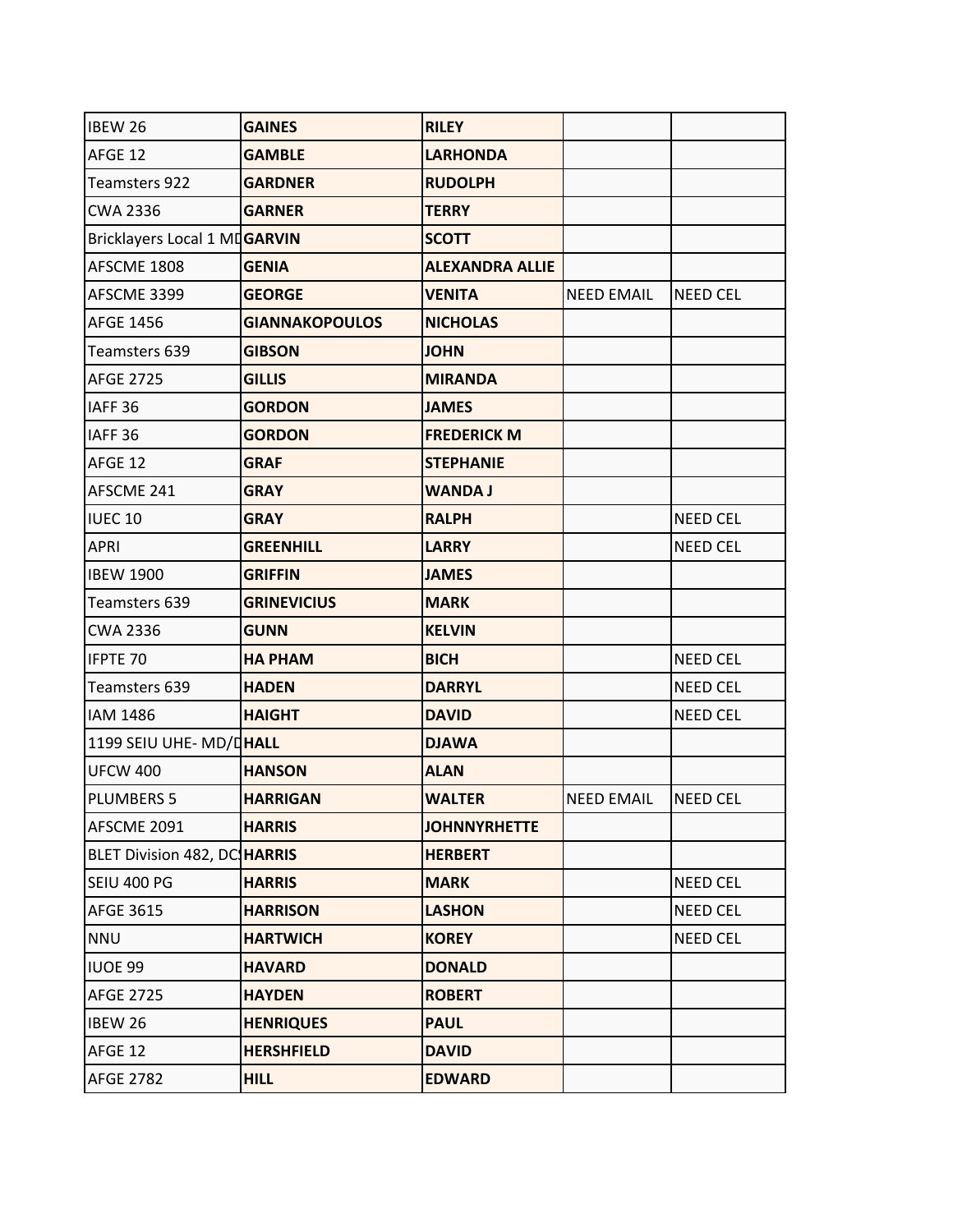| AFSCME 2462                      | <b>HINDS-ENGLISH</b> | <b>MARGARET</b> |                 |
|----------------------------------|----------------------|-----------------|-----------------|
| IAFF <sub>36</sub>               | <b>HOAGLAND</b>      | <b>DAVID</b>    | <b>NEED CEL</b> |
| NWU 2 (UAW 1981)                 | <b>HOFFMAN</b>       | <b>ANN</b>      |                 |
| <b>IBEW 26</b>                   | <b>HOGAN</b>         | <b>GEORGE</b>   |                 |
| AFSCME 2776                      | <b>HOLLINGSWORTH</b> | <b>ROBERT</b>   |                 |
| <b>SEIU 400 PG</b>               | <b>HOLMES</b>        | <b>TRENT C</b>  |                 |
| <b>NALC 142</b>                  | <b>HOOKS</b>         | <b>KEITH</b>    |                 |
| AFGE 3331                        | <b>HOPKINS</b>       | <b>STEVE</b>    |                 |
| <b>AFGE 2741</b>                 | <b>HOUSER</b>        | <b>KARENA J</b> |                 |
| SEIU 32BJ                        | <b>HOWELL</b>        | <b>JUDITH</b>   | <b>NEED CEL</b> |
| IAFF <sub>36</sub>               | <b>HUDSON</b>        | <b>DABNEY</b>   |                 |
| AFM 161-710                      | <b>HURD</b>          | <b>PATTY</b>    | <b>NEED CEL</b> |
| <b>CWA 2108</b>                  | <b>IRWIN</b>         | <b>MARILYN</b>  |                 |
| WTU <sub>6</sub>                 | <b>ISREAL</b>        | <b>JAMES</b>    |                 |
| <b>AFGE 1831</b>                 | <b>JACKSON</b>       | <b>TAMBRA</b>   | <b>NEED CEL</b> |
| AFSA/CSO 4                       | <b>JACKSON</b>       | <b>RICHARD</b>  |                 |
| AFSCME 1072                      | <b>JACKSON</b>       | <b>DAWN</b>     | <b>NEED CEL</b> |
| Smart Dist Col Leg BoaJACKSON    |                      | <b>JARAD</b>    |                 |
| Teamsters 922                    | <b>JACKSON</b>       | <b>THOMASF</b>  | <b>NEED CEL</b> |
| <b>UNITE HERE 23</b>             | <b>JACOB</b>         | <b>DOUG</b>     |                 |
| AFGE 3331                        | <b>JAMES</b>         | <b>NATE</b>     | <b>NEED CEL</b> |
| AFSCME 2776                      | <b>JANIFER</b>       | <b>VALETTA</b>  |                 |
| <b>AFSCME NUHHCE 119 JENKINS</b> |                      | <b>WANDA</b>    |                 |
| NUHHCE/AFSCME 209JENKINS         |                      | <b>WANDA</b>    |                 |
| <b>ATU 689</b>                   | <b>JETER</b>         | <b>JACKIE</b>   |                 |
| <b>ATU 689</b>                   | <b>JETER</b>         | <b>ROLAND H</b> |                 |
| OPCMIA 891                       | <b>JIMENEZ</b>       | <b>CARLOS C</b> |                 |
| ACE-AFSCME 2250                  | <b>JOHNSON</b>       | <b>KAREN</b>    |                 |
| <b>AFGE 1831</b>                 | <b>JOHNSON</b>       | <b>OTTIS</b>    |                 |
| AFSCME 631                       | <b>JOHNSON</b>       | <b>WYNTON</b>   |                 |
| <b>BAKERY WORKERS 11 JOHNSON</b> |                      | <b>THOMAS</b>   |                 |
| <b>CBTU DC Chapter</b>           | <b>JOHNSON</b>       | <b>GWEND</b>    |                 |
| <b>IAM 193</b>                   | <b>JOHNSON</b>       | <b>ALLEN</b>    | NEED CEL        |
| NEA/UDCFA                        | <b>JOHNSON</b>       | <b>WILMER</b>   | NEED CEL        |
| <b>AFGE 2741</b>                 | <b>JONES</b>         | <b>BARBARA</b>  |                 |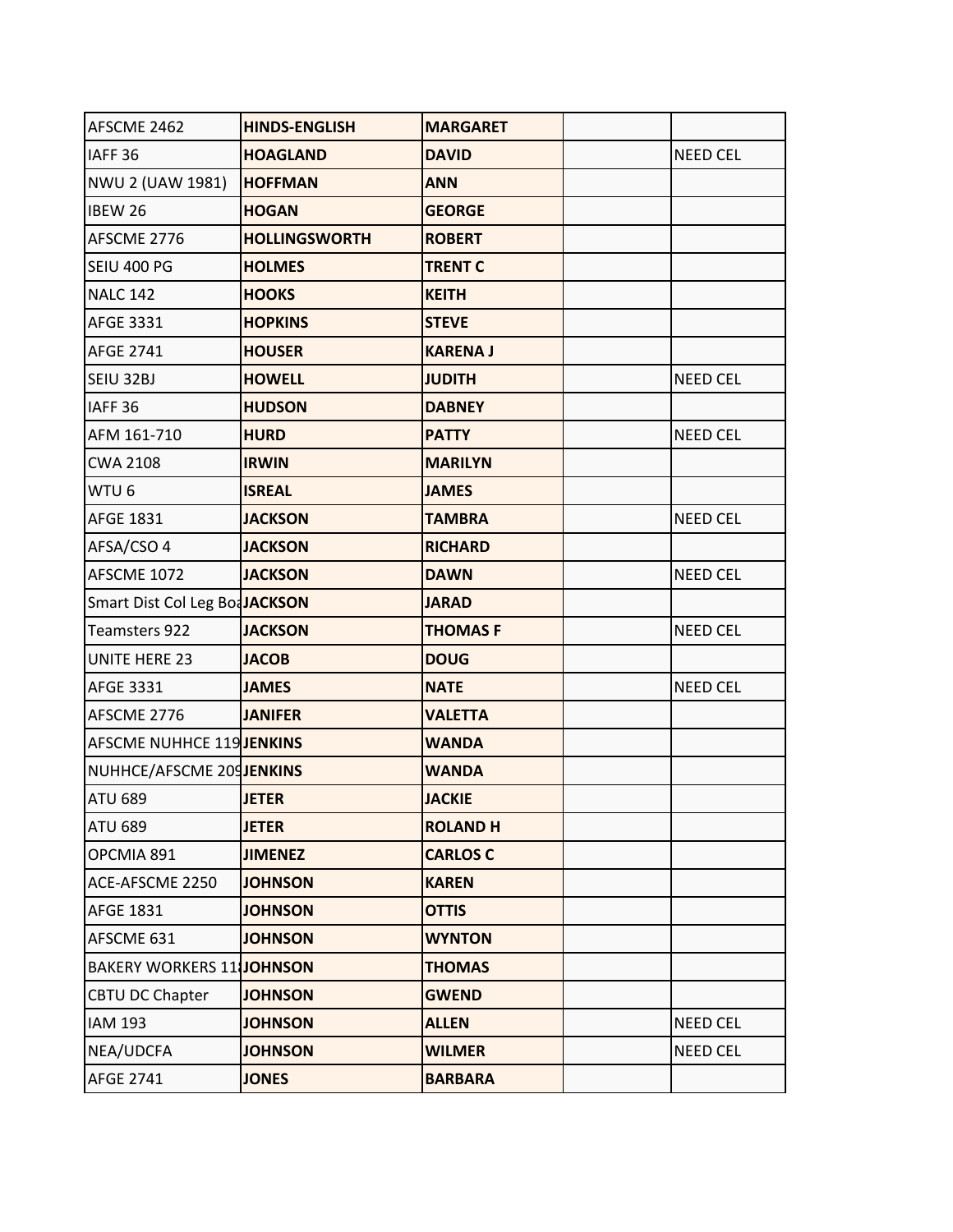| <b>BAKERY WORKERS 11 JONES</b>   |                    | <b>LES</b>       |                 |
|----------------------------------|--------------------|------------------|-----------------|
| Laborers 11                      | <b>JONES</b>       | <b>SHANNON</b>   |                 |
| <b>SEIU 722</b>                  | <b>JONES</b>       | <b>VANESSA R</b> |                 |
| <b>Workers United Mid-AJONES</b> |                    | <b>PATRICK</b>   | <b>NEED CEL</b> |
| AFSCME 1209C                     | <b>KALINE</b>      | <b>TIMOTHY</b>   |                 |
| IATSE 600                        | <b>KANTOR</b>      | <b>CHAIM</b>     | <b>NEED CEL</b> |
| SMART-TD 1470                    | <b>KASECAMP</b>    | <b>LARRY</b>     |                 |
| AFSCME 3674                      | <b>KELLY</b>       | <b>PAT</b>       | <b>NEED CEL</b> |
| SMART 100                        | <b>KILLEEN</b>     | <b>THOMAS</b>    |                 |
| <b>SEIU 400 PG</b>               | <b>KIRK</b>        | <b>JAMES</b>     |                 |
| <b>CWA 2108</b>                  | <b>KLINGMAN</b>    | <b>MATT</b>      | <b>NEED CEL</b> |
| <b>ATU 689</b>                   | <b>KNIGHT</b>      | <b>ARTHUR B</b>  |                 |
| <b>SMART 100</b>                 | <b>LABILLE III</b> | <b>RICHARD R</b> |                 |
| Teamsters 730                    | <b>LACY</b>        | <b>JASON</b>     |                 |
| Laborers 11                      | <b>LANNING</b>     | <b>STEVE</b>     | <b>NEED CEL</b> |
| <b>ATU 689</b>                   | <b>LAWSON</b>      | <b>FAYEL</b>     |                 |
| UFCW 1994 MCGEO                  | <b>ILEE</b>        | <b>RAYMUN</b>    |                 |
| Laborers 11                      | <b>LEONARD</b>     | <b>VICTORIA</b>  | <b>NEED CEL</b> |
| <b>NALC 3825</b>                 | <b>LERCH</b>       | <b>KENNETH</b>   |                 |
| AFSA/CSO 4                       | <b>LINDER</b>      | <b>ARTHUR</b>    | <b>NEED CEL</b> |
| Workers United Mid-ALINDSAY      |                    | <b>REUBEN</b>    | <b>NEED CEL</b> |
| 1199 SEIU UHE- MD/DLIPPOLD       |                    | <b>PAT</b>       |                 |
| NFFE-IAM 2                       | <b>LITTLEJOHN</b>  | <b>ROOSEVELT</b> |                 |
| WTU <sub>6</sub>                 | <b>LOPEZ</b>       | LUZ              | <b>NEED CEL</b> |
| <b>IAM 193</b>                   | <b>LOWERY</b>      | <b>RUTH J</b>    |                 |
| 1199 SEIU UHE- MD/DLUECKING      |                    | <b>NATHAN</b>    | <b>NEED CEL</b> |
| Smart Dist Col Leg BoaLYNCH      |                    | <b>BRANDON</b>   |                 |
| SMART 100                        | <b>MAHAR</b>       | <b>MIKE</b>      |                 |
| AFM 161-710                      | <b>MALAGA</b>      | <b>ED</b>        |                 |
| AFSCME 658                       | <b>MARTIN</b>      | <b>LAUREL</b>    |                 |
| Ironworkers District CMARTIN     |                    | <b>KENDALL</b>   |                 |
| <b>UNITE HERE 25</b>             | <b>MARTIN</b>      | <b>LINDA</b>     |                 |
| <b>UNITE HERE 23</b>             | <b>MARYA</b>       | <b>TSEYON</b>    | <b>NEED CEL</b> |
| AFGE 17                          | <b>MASSEY</b>      | <b>DOUGLAS</b>   |                 |
| AFSCME 2898                      | <b>MATTHEWS</b>    | <b>KEVIN</b>     |                 |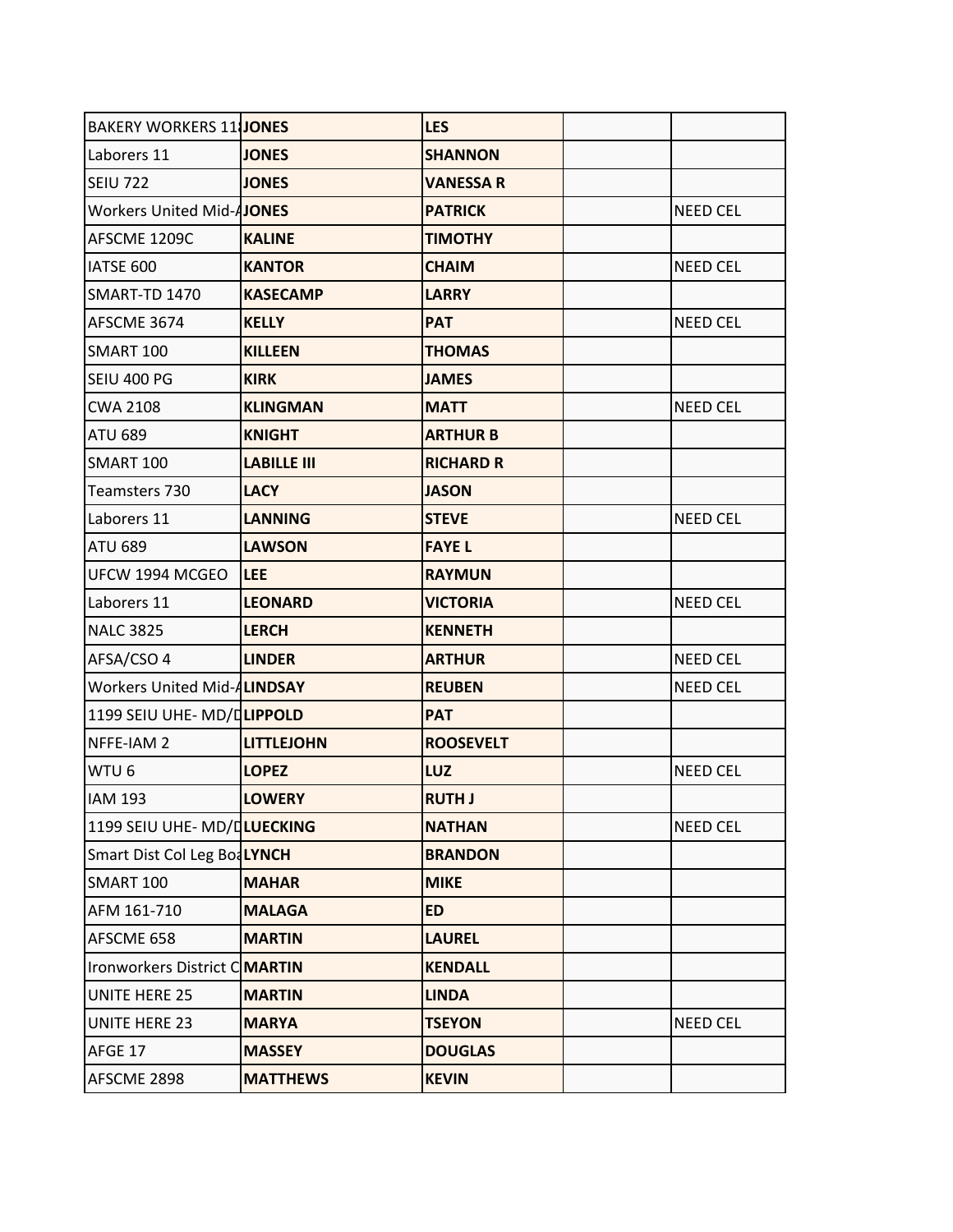| AFSCME 1653              | <b>MAUND</b>        | <b>GREGORY</b>     |                   |                 |
|--------------------------|---------------------|--------------------|-------------------|-----------------|
| AFSCME 2462              | <b>MAURANTONIO</b>  | <b>JERRY</b>       | <b>NEED EMAIL</b> |                 |
| AFSCME 2911              | <b>MCALLISTER</b>   | <b>CASEY</b>       |                   |                 |
| <b>AFGE 383</b>          | <b>MCBRIDE</b>      | <b>BETH</b>        |                   |                 |
| <b>NALC 3825</b>         | <b>MCELROY</b>      | <b>HUGH</b>        |                   |                 |
| AFSCME 631               | <b>MCINTYRE</b>     | <b>MICHELLE</b>    |                   |                 |
| <b>IATSE 22</b>          | <b>MCINTYRE</b>     | <b>DAVID</b>       |                   | <b>NEED CEL</b> |
| <b>IBEW 26</b>           | <b>MCKOY</b>        | <b>CORDELIA</b>    |                   |                 |
| <b>AFGE 476</b>          | <b>MCLENNON</b>     | <b>CHRISTOPHER</b> |                   |                 |
| <b>AFGE 1975</b>         | <b>MCNEIL</b>       | <b>CINDY</b>       |                   |                 |
| <b>AFGE 2741</b>         | <b>MCPHERSON</b>    | <b>KIM</b>         |                   |                 |
| <b>DCNA</b>              | <b>MEEK</b>         | <b>KAREN</b>       |                   |                 |
| Painters DC 51           | <b>MEJIA</b>        | <b>ROXANA</b>      |                   |                 |
| <b>AFSCME Council 67</b> | <b>MIDDLETON SR</b> | <b>GLENARD S</b>   |                   |                 |
| SEIU 32BJ                | <b>MILES</b>        | <b>LEMOYNE</b>     |                   | <b>NEED CEL</b> |
| UFCW 1994 MCGEO          | <b>MILLAR</b>       | <b>AMY</b>         |                   |                 |
| IFPTE 70                 | <b>MILLER</b>       | <b>ETHAN</b>       |                   | <b>NEED CEL</b> |
| <b>AFGE 631</b>          | <b>MILTON</b>       | <b>BARBARA</b>     |                   |                 |
| AFSCME 2735              | <b>MINER</b>        | <b>BRUCE</b>       |                   | <b>NEED CEL</b> |
| OPEIU <sub>2</sub>       | <b>MISTRY</b>       | <b>SONIA</b>       |                   |                 |
| <b>UFCW 400</b>          | <b>MITCHELL</b>     | <b>KIM</b>         |                   |                 |
| Insulators 24            | <b>MONEYMAKER</b>   | <b>MICHAEL R</b>   |                   |                 |
| <b>IUOE 99</b>           | <b>MOORS</b>        | <b>KATHLEEN M</b>  |                   |                 |
| <b>AFSCME Council 3</b>  | <b>MORAN</b>        | <b>PATRICK</b>     |                   | <b>NEED CEL</b> |
| <b>CWA 2336</b>          | <b>MULLIKIN</b>     | <b>JOSEPH</b>      |                   |                 |
| IBEW 26                  | <b>MURPHY</b>       | <b>RICHARD G</b>   |                   |                 |
| <b>IBEW 26</b>           | <b>MYERS</b>        | <b>THOMAS</b>      |                   | <b>NEED CEL</b> |
| Teamsters 730            | <b>MYERS</b>        | <b>FRANKLIN B</b>  |                   |                 |
| <b>ATU 689</b>           | <b>NABORS</b>       | <b>DERRICK E</b>   |                   |                 |
| <b>NALC 142</b>          | <b>NANCE</b>        | <b>KAREN</b>       |                   |                 |
| SEIU 32BJ                | <b>NARANJO</b>      | <b>MARIA</b>       |                   |                 |
| IAM 1759                 | <b>NEERY</b>        | <b>CLAUDIO</b>     |                   |                 |
| AFGE 3615                | <b>NEIL</b>         | <b>DRUE</b>        |                   |                 |
| WTU <sub>6</sub>         | <b>NELSON</b>       | <b>SIGNE</b>       |                   | <b>NEED CEL</b> |
| <b>AFGE 1456</b>         | <b>NICHOLS</b>      | <b>FRANCIS</b>     |                   |                 |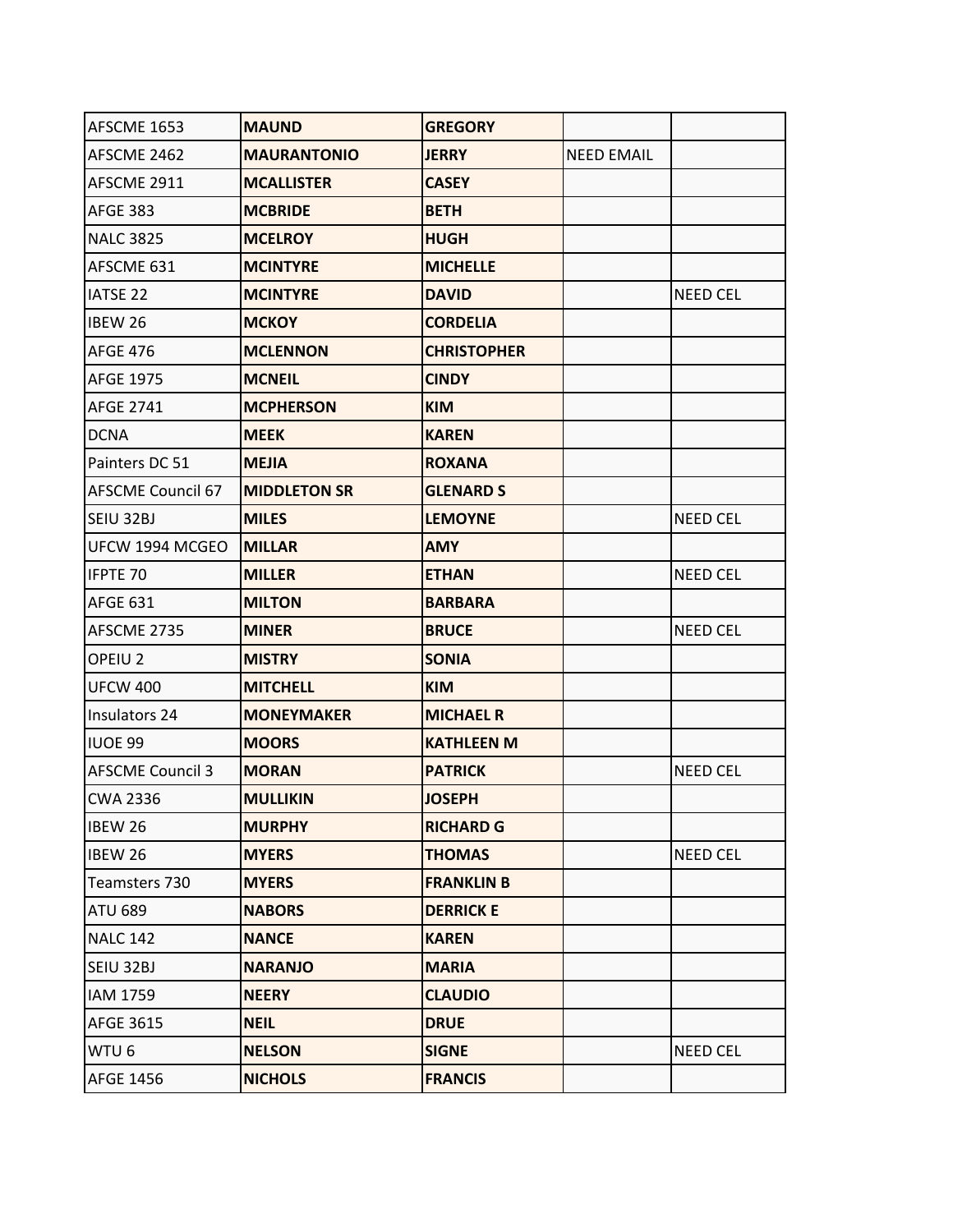| AFSCME 709                       | <b>NICKENS</b>    | <b>APRIL L</b>   |                   |                 |
|----------------------------------|-------------------|------------------|-------------------|-----------------|
| <b>SMART 100</b>                 | <b>NOBLE</b>      | <b>MICHAEL</b>   |                   |                 |
| AFSCME 3976                      | <b>OBERTI</b>     | <b>TERESA</b>    |                   |                 |
| <b>IUEC 10</b>                   | <b>O'CONNOR</b>   | <b>JOHN</b>      |                   | <b>NEED CEL</b> |
| SAG-AFTRA Washingt O'DONNELL     |                   | <b>PATRICIA</b>  |                   |                 |
| AFSCME 1808                      | <b>OLIVER</b>     | <b>PORTIA</b>    |                   | <b>NEED CEL</b> |
| <b>CWA 2107</b>                  | <b>OPFER</b>      | <b>SHANNON</b>   |                   | <b>NEED CEL</b> |
| Laborers 11                      | <b>PALOMO</b>     | <b>JULIO</b>     |                   |                 |
| IAFF <sub>36</sub>               | <b>PAPARIELLO</b> | <b>JOSEPH</b>    |                   | <b>NEED CEL</b> |
| 1199 SEIU UHE- MD/DPARKER        |                   | <b>TERRI</b>     |                   |                 |
| Newspaper Guild 320 <b>PARKS</b> |                   | <b>CETEWAYO</b>  |                   |                 |
| <b>ATU 1764</b>                  | <b>PAYNE</b>      | <b>GREGORY L</b> |                   |                 |
| <b>IAM 1486</b>                  | <b>PAYNE</b>      | <b>MILTON T</b>  |                   | <b>NEED CEL</b> |
| <b>UFCW 400</b>                  | <b>PAYTON</b>     | <b>FREDDIE</b>   |                   | <b>NEED CEL</b> |
| Roofers 30                       | <b>PEDRICK</b>    | <b>THOMAS</b>    | <b>NEED EMAIL</b> | <b>NEED CEL</b> |
| <b>IAM 1759</b>                  | <b>PEER</b>       | <b>BILL</b>      | <b>NEED EMAIL</b> |                 |
| WTU <sub>6</sub>                 | <b>PERRIN</b>     | <b>SEAN</b>      |                   | <b>NEED CEL</b> |
| <b>IATSE 22</b>                  | <b>PERRY</b>      | <b>ALANH</b>     |                   |                 |
| 1199 SEIU UHE- MD/DPETERSON      |                   | <b>TAREN</b>     |                   | <b>NEED CEL</b> |
| Teamsters 922                    | <b>PHILSON</b>    | <b>CRAIG</b>     |                   | <b>NEED CEL</b> |
| SEIU 400 PG                      | <b>PINKNEY</b>    | <b>FRANKIE</b>   |                   |                 |
| <b>AFGE 383</b>                  | <b>PITTS</b>      | <b>KENNETH</b>   |                   |                 |
| AFSCME 2091                      | <b>POGE</b>       | <b>KEVIN</b>     |                   | <b>NEED CEL</b> |
| <b>AFGE 2211</b>                 | <b>PROCTOR</b>    | <b>PATHENIA</b>  |                   |                 |
| <b>CWA 2108</b>                  | <b>PROCTOR</b>    | <b>AMORY</b>     |                   | <b>NEED CEL</b> |
| <b>IAM 1486</b>                  | <b>PRUETT</b>     | <b>ROBERT H</b>  | <b>NEED EMAIL</b> | <b>NEED CEL</b> |
| ASASP                            | <b>PRYOR</b>      | <b>BENJAMIN</b>  |                   |                 |
| WTU 6                            | <b>PURYEAR</b>    | <b>CHRYSTAL</b>  |                   |                 |
| OPEIU <sub>2</sub>               | <b>RADFORD</b>    | <b>ERIN</b>      |                   | <b>NEED CEL</b> |
| Workers United Mid-ARAMIREZ      |                   | <b>WILLIAM</b>   | <b>NEED EMAIL</b> | <b>NEED CEL</b> |
| UFCW 1994 MCGEO                  | <b>RANSOME</b>    | <b>NELVIN</b>    |                   |                 |
| Ironworkers 5                    | <b>RAYNER</b>     | <b>JOHN</b>      |                   |                 |
| Bricklayers Local 1 MDREDABAUGH  |                   | <b>MATTHEW S</b> |                   | <b>NEED CEL</b> |
| Teamsters 639                    | <b>REDDIX</b>     | <b>ROBERT</b>    |                   |                 |
| ASASP                            | <b>REED</b>       | <b>DORIS</b>     |                   | <b>NEED CEL</b> |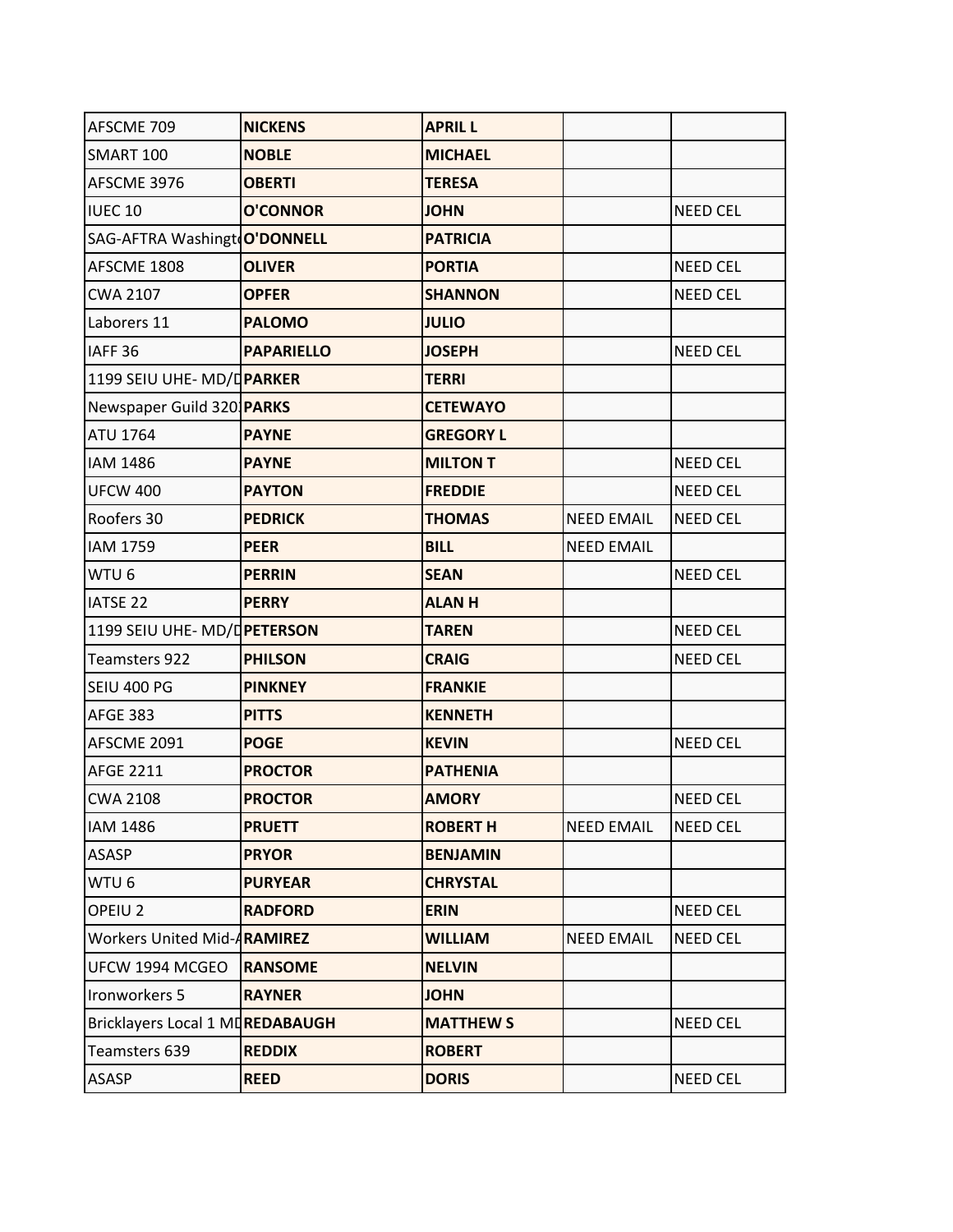| <b>Teamsters 96</b>             | <b>REED</b>           | <b>WILDER</b>      |                   |                 |
|---------------------------------|-----------------------|--------------------|-------------------|-----------------|
| NABET 31                        | <b>REESE</b>          | <b>RICK</b>        |                   |                 |
| AFSCME 626                      | <b>REID</b>           | <b>CATHERINE</b>   |                   | <b>NEED CEL</b> |
| <b>AFGE 2211</b>                | <b>REMINES</b>        | <b>JIM</b>         | <b>NEED EMAIL</b> | <b>NEED CEL</b> |
| UFCW 1994 MCGEO                 | <b>RENNE</b>          | <b>GINO</b>        |                   |                 |
| AFGE 12                         | <b>RICHARDSON</b>     | <b>DAVID H</b>     |                   |                 |
| <b>DCNA</b>                     | <b>RICHARDSON</b>     | <b>KAREN</b>       |                   |                 |
| Teamsters 730                   | <b>RICHARDSON</b>     | <b>TYRONE</b>      |                   |                 |
| AFGE 65                         | <b>RIDLEY</b>         | <b>ROSCOE</b>      |                   |                 |
| Teamsters 730                   | <b>RIDLEY</b>         | <b>MARSHA</b>      |                   |                 |
| Teamsters 639                   | <b>ROBERTS</b>        | <b>RANDY</b>       |                   |                 |
| <b>AFGE Council 222</b>         | <b>ROBINSON</b>       | <b>ASHAKI</b>      |                   |                 |
| <b>NALC 142</b>                 | <b>ROBINSON</b>       | <b>STEVEN</b>      |                   | <b>NEED CEL</b> |
| <b>Teamsters 96</b>             | <b>ROBINSON</b>       | <b>BERNARD F</b>   |                   |                 |
| <b>AFGE 476</b>                 | <b>ROBINSON-JOHNS</b> | <b>ASHAKI</b>      |                   |                 |
| Bricklayers Local 1 MDRODRIGUEZ |                       | <b>CESAR</b>       |                   | <b>NEED CEL</b> |
| Workers United Mid-AROELL       |                       | <b>CHRISTOPHER</b> |                   | <b>NEED CEL</b> |
| <b>IATSE 22</b>                 | <b>ROGERS</b>         | <b>LAUREN</b>      |                   | <b>NEED CEL</b> |
| <b>AFGE 476</b>                 | <b>ROSE</b>           | <b>RODNEY</b>      |                   |                 |
| AFM 161-710                     | <b>ROSENTHAL</b>      | <b>DOUG</b>        |                   |                 |
| <b>IAM 2135</b>                 | <b>RUSSELL</b>        | <b>DANNY</b>       |                   | <b>NEED CEL</b> |
| AFSCME 3829                     | <b>SABREE</b>         | <b>QADDAFI</b>     |                   | <b>NEED CEL</b> |
| CLUW Chesapeake BaSAVOY         |                       | <b>BRENDA</b>      |                   |                 |
| AFSCME 2910                     | <b>SCHNIDERMAN</b>    | <b>SAUL</b>        |                   |                 |
| AFSCME 1959                     | <b>SCHOOLS</b>        | <b>ALISHA</b>      |                   |                 |
| Bricklayers Local 1 MDSERRANO   |                       | <b>MARIE</b>       |                   | <b>NEED CEL</b> |
| Teamsters 639                   | <b>SETTLES</b>        | <b>WAYNE</b>       |                   |                 |
| <b>SMART 100</b>                | <b>SEWELL</b>         | <b>CHARLES</b>     |                   |                 |
| IUOE 99                         | <b>SEXTON</b>         | <b>MARK</b>        |                   |                 |
| AFGE 3331                       | <b>SHAPIRO</b>        | <b>STEVE</b>       |                   | NEED CEL        |
| AFSCME NUHHCE 119SHELTON-MARTIN |                       | <b>WANDA</b>       |                   |                 |
| <b>AFGE 2741</b>                | <b>SHERMAN</b>        | <b>ANTHONY</b>     |                   |                 |
| AFSCME NUHHCE 119 SIMMONS       |                       | <b>CLINTRECE</b>   |                   |                 |
| AFSCME 3389                     | <b>SMITH</b>          | <b>ANTHONY</b>     |                   | NEED CEL        |
| Teamsters 639                   | <b>SMITH</b>          | <b>ANTHONY</b>     |                   |                 |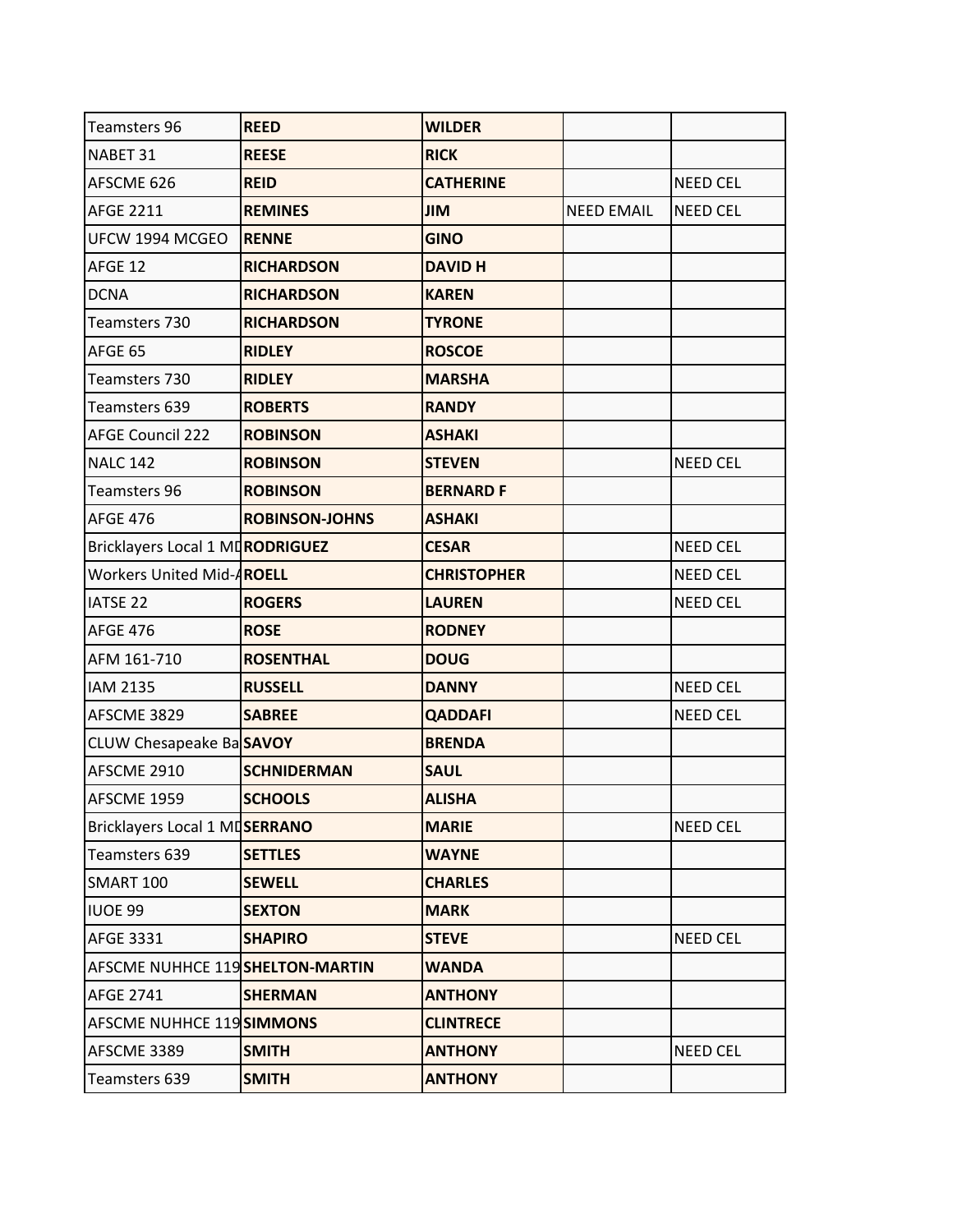| <b>UNITE HERE 23</b>  | <b>SMITH</b>         | <b>TARSHEA</b>   |                   |                 |
|-----------------------|----------------------|------------------|-------------------|-----------------|
| <b>DCNA</b>           | <b>SPANN-DOWNING</b> | <b>TRACY</b>     |                   |                 |
| <b>AFGE 1410</b>      | <b>SPENCER</b>       | <b>KATHY</b>     |                   |                 |
| OPEIU <sub>2</sub>    | <b>SPILLER</b>       | <b>MIKE</b>      |                   |                 |
| <b>ASASP</b>          | <b>SPRUILL</b>       | <b>TONY</b>      |                   |                 |
| <b>IUOE 99</b>        | <b>STACK</b>         | <b>RAYMOND D</b> |                   |                 |
| <b>AFGE 631</b>       | <b>STATEN</b>        | <b>LEROY</b>     |                   |                 |
| CWA 101-12            | <b>STEVENSON</b>     | <b>ROBERT</b>    |                   |                 |
| <b>NNU</b>            | <b>STRAUSS</b>       | <b>ANNE</b>      |                   |                 |
| OPEIU <sub>2</sub>    | <b>STUBLAREC</b>     | <b>IAN</b>       |                   | <b>NEED CEL</b> |
| AFSCME 2091           | <b>SUTTON</b>        | <b>ERWIN</b>     |                   | NEED CEL        |
| AFSCME 2735           | <b>TAYLOR</b>        | <b>CHARLES</b>   | <b>NEED EMAIL</b> | <b>NEED CEL</b> |
| AFSCME 1959           | <b>TECKLE</b>        | <b>TESFE</b>     |                   |                 |
| IFPTE 75 (CREA)       | <b>THAUL</b>         | <b>SUSAN</b>     |                   | <b>NEED CEL</b> |
| <b>IAM 174</b>        | <b>THOMAS</b>        | <b>CHARLES</b>   |                   | <b>NEED CEL</b> |
| AFSCME 1209B          | <b>THOMPSON</b>      | <b>DEANDRE</b>   |                   |                 |
| IATSE 772             | <b>TIMLIN</b>        | <b>MARTHA</b>    |                   |                 |
| AFSCME 2290           | <b>TRUESDALE</b>     | <b>LEON</b>      |                   |                 |
| <b>IBEW 1200</b>      | <b>TURNER</b>        | <b>GEOFF</b>     |                   | <b>NEED CEL</b> |
| <b>IBEW 1200</b>      | <b>TURNER</b>        | <b>GEOFF</b>     |                   | <b>NEED CEL</b> |
| <b>NALC 142</b>       | <b>TURNER</b>        | <b>BARBARA</b>   |                   |                 |
| <b>AFGE 1456</b>      | <b>TYLER</b>         | <b>DEANDRE</b>   |                   | <b>NEED CEL</b> |
| <b>AFGE Council 1</b> | <b>TYLER</b>         | <b>DEANDRE</b>   |                   | <b>NEED CEL</b> |
| <b>IBEW 1900</b>      | <b>TYLER</b>         | <b>AARON</b>     |                   | <b>NEED CEL</b> |
| AFSCME 1959           | <b>UPCHURCH</b>      | <b>COREY J</b>   |                   |                 |
| <b>IUOE 77</b>        | <b>VANDYKE</b>       | <b>JOSH</b>      |                   |                 |
| <b>ASASP</b>          | <b>VAUGHN</b>        | <b>RODNEY</b>    |                   | <b>NEED CEL</b> |
| SEIU 32BJ             | <b>VENTURA</b>       | <b>JOSE</b>      |                   | NEED CEL        |
| AFSCME 1207           | <b>VINSON</b>        | <b>PERNELL</b>   |                   |                 |
| <b>AFGE 383</b>       | <b>WALKER</b>        | <b>ANIKA</b>     |                   | NEED CEL        |
| AFSCME 709            | <b>WALKER</b>        | <b>DEBRA</b>     |                   |                 |
| IATSE 487             | <b>WALKER</b>        | <b>WENDY</b>     |                   | NEED CEL        |
| AFSCME 1170           | <b>WALLACE</b>       | <b>RHONDA</b>    |                   |                 |
| <b>AFGE 1975</b>      | <b>WALTON</b>        | <b>GINA</b>      |                   |                 |
| <b>AFGE 1975</b>      | <b>WALTON</b>        | <b>JOHNICE</b>   |                   | NEED CEL        |